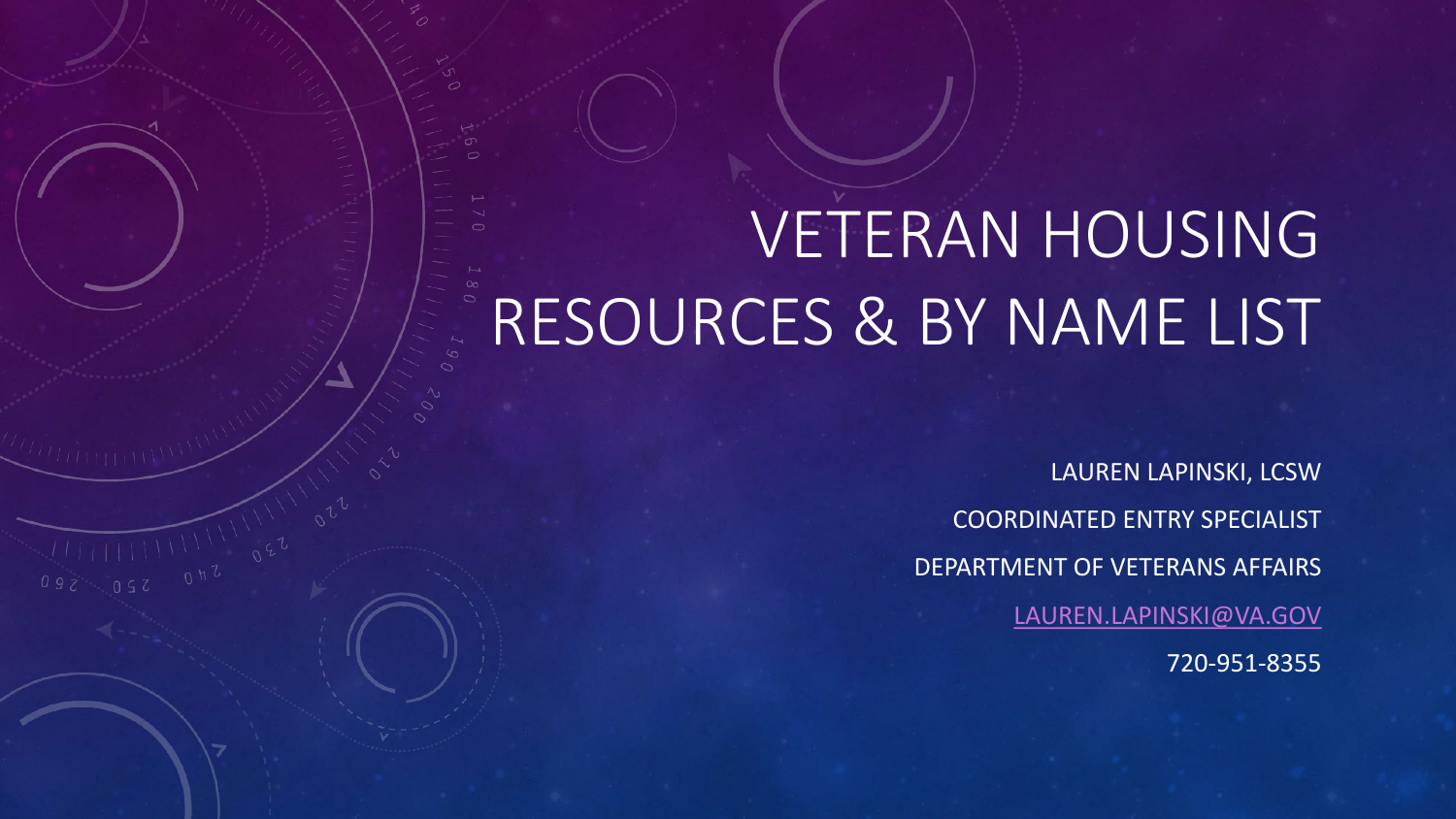### *VA ELIGIBILITY*

- Veterans need to have their VA eligibility verified by VA staff before they can access homeless or VA healthcare services.
- By providing a veteran's full name and full social security number to VA staff some veteran's eligibility can be determined without a copy of their DD-214.
- In some cases, veterans will need to provide a copy of their DD-214 to VA staff to prove active-duty status.
- VA Eligibility can most often be found by reading notes/public alerts section in veteran's HMIS profile.
- VA eligibility is very complicated and unique to each veteran.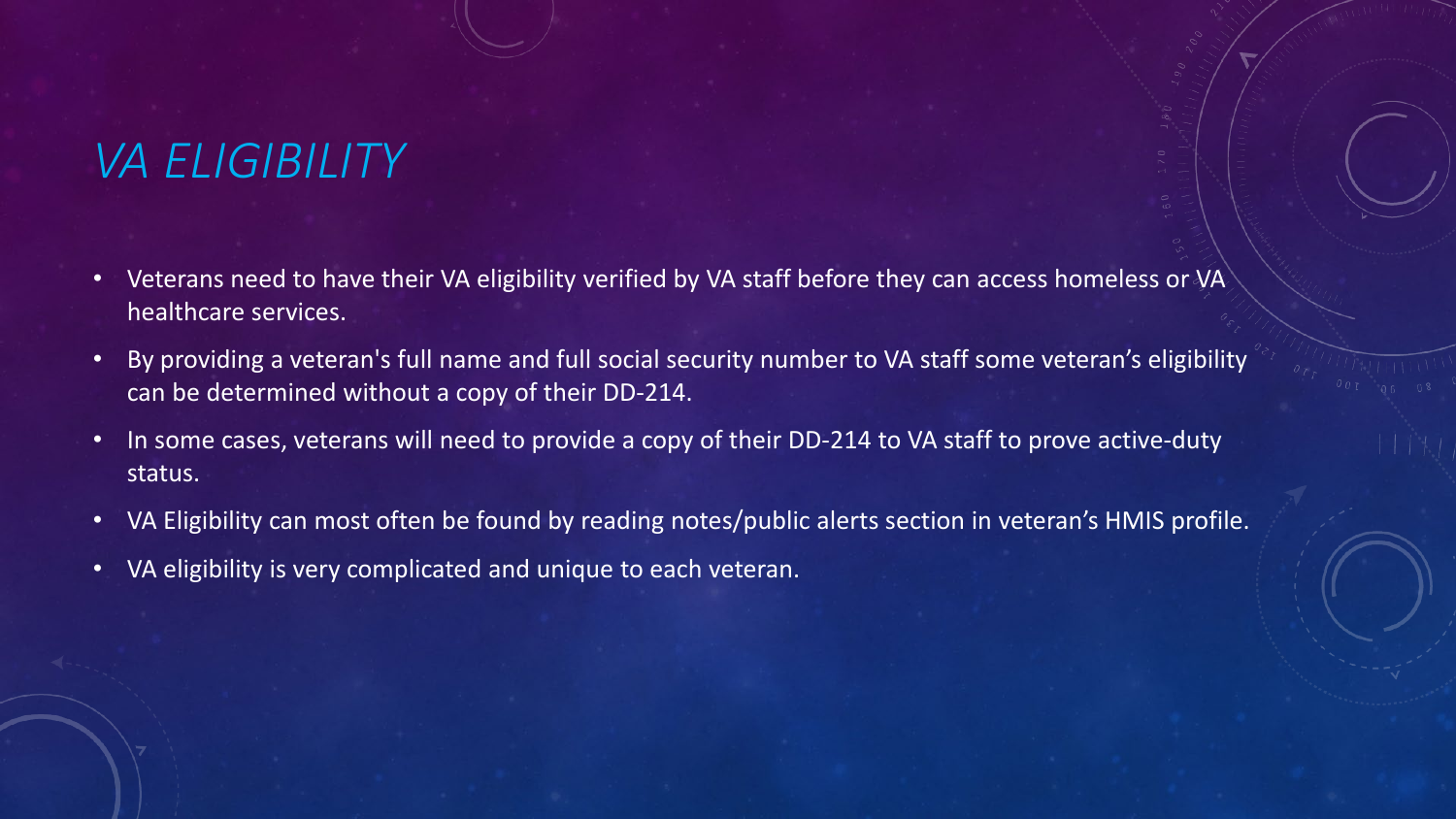# GETTING REGISTERED WITH THE VA & VERIFYING **ELIGIBILITY**

- A lot of times VA staff can verify a veteran's VA eligibility by obtaining their name and full social security number by calling CRRC (Community Resource & Referral Center) or sending encrypted email to Lauren Lapinski, LCSW. [Lauren.Lapinski@va.gov](mailto:Lauren.Lapinski@va.gov)
- Once a veteran is verified as fully eligible or humanitarian, then veteran need to complete a 10-10 enrollment form, then they will be registered with our local VA system.
- DD-214 can be ordered by anyone going to; <https://vetrecs.archives.gov/VeteranRequest/home.html> or mailing faxing a paper DD-214 request, which could take several weeks to get back.
- Once DD-214 is received a copy can be sent to VA staff with completed 10-10 form to get registered with local VA.
- Veterans can also call **877-222-8387** to get registered with the VA over the phone.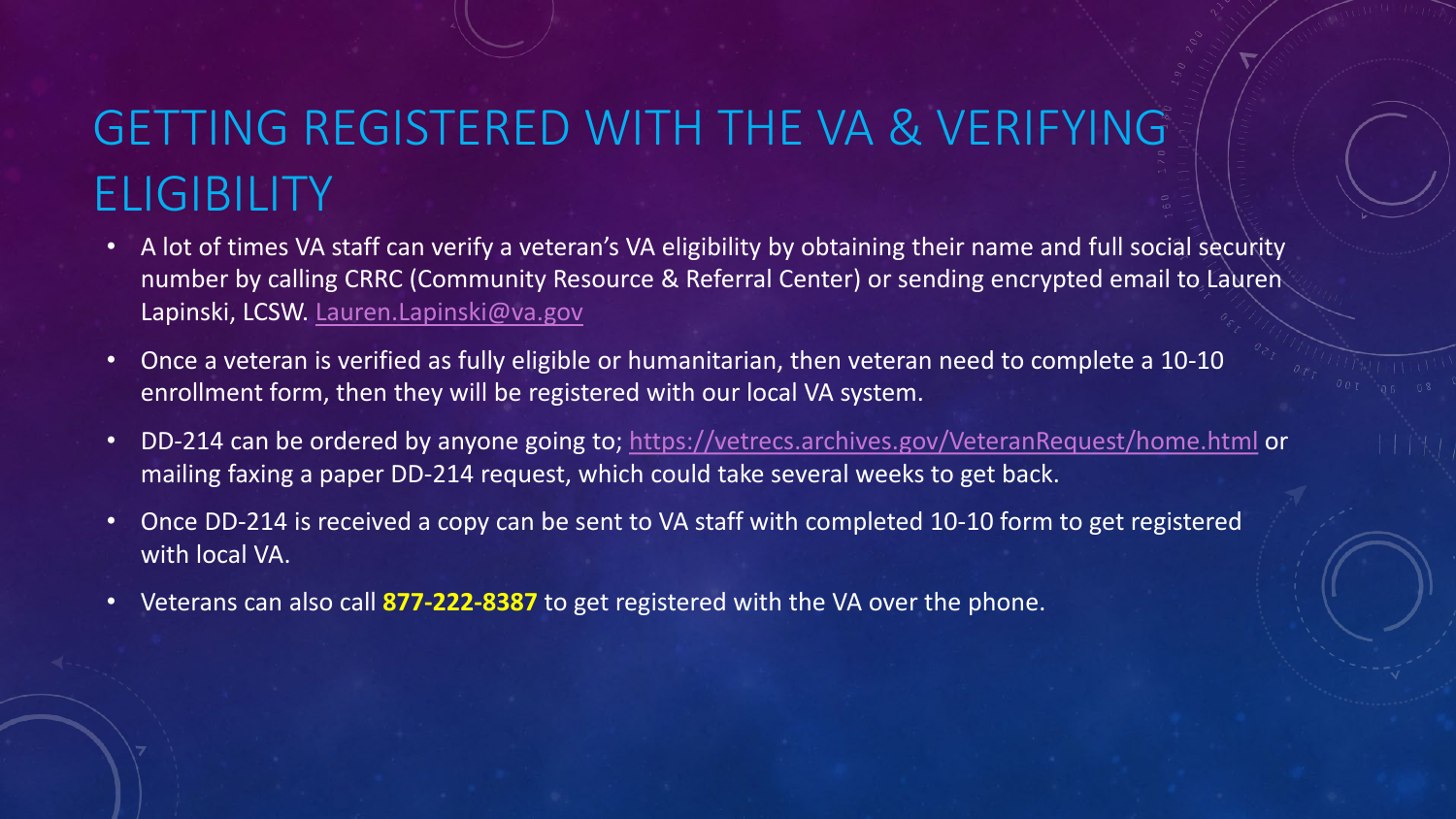# CRRC – COMMUNITY RESOURCE & REFERRAL CENT

#### **Community Resource & Referral Center (CRRC)**

303-294-5600

3836 York St. Denver, CO 80205

- Hours Mon-Tues-Thurs-Fri 6:30am to 3pm, Wednesday's 6:30pm to 2pm.
- Showers are available until 12pm Mon-Fri.
- Veteran's can obtain referrals to HUD VASH/GPD/HPACT.
- Limited storage space available for veterans to keep bags there on a monthly basis.

Missy Mish, LCSW CRRC Program Manager [Mary.mish@va.gov](mailto:Mary.mish@va.gov) 303-294-5601 Lauren Lapinski, LCSW Coordinated Entry Specialist [lauren.lapinski@va.gov](mailto:lauren.lapinski@va.gov) 720-951-8355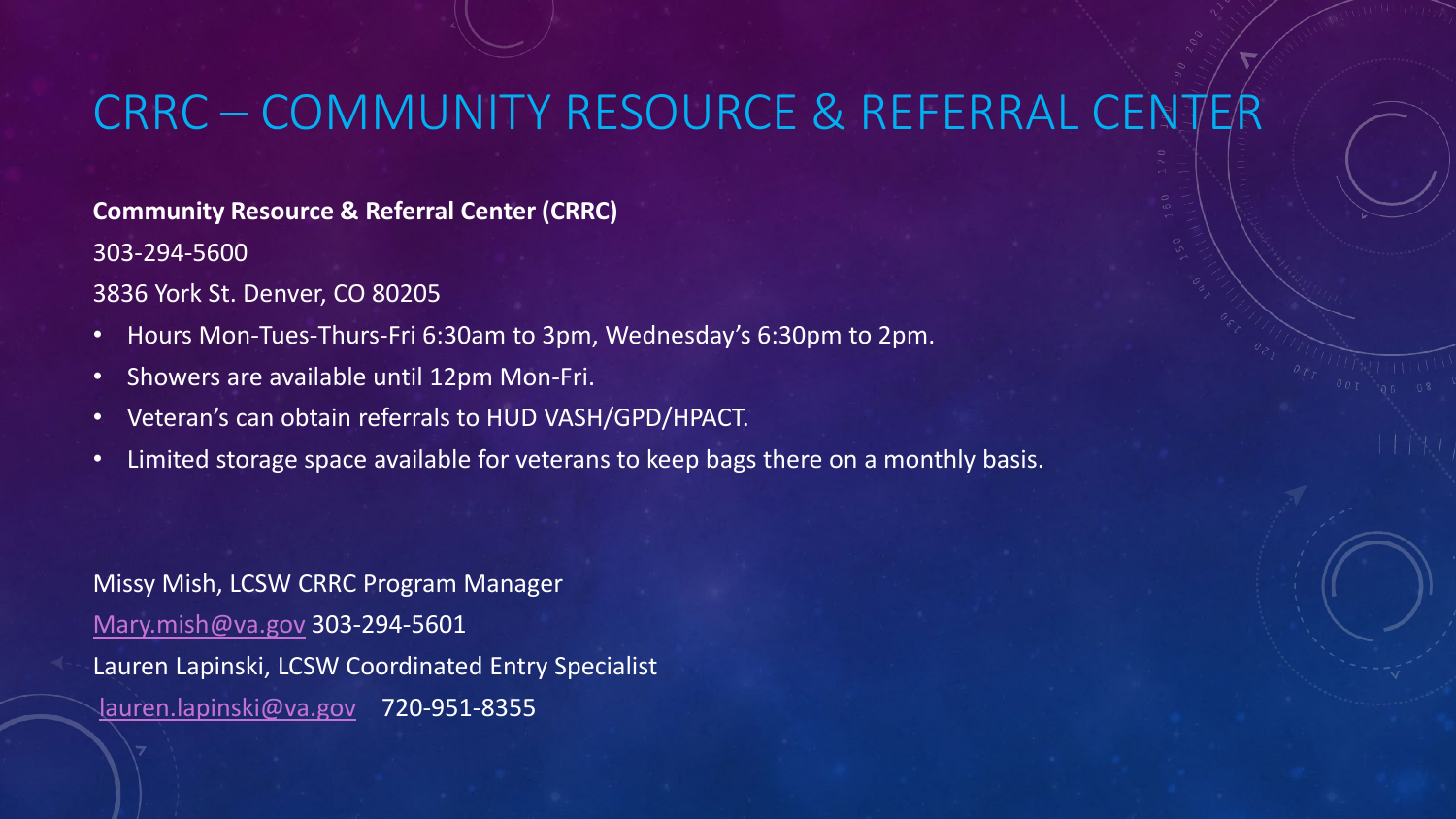# HCHV – HEALTHCARE FOR HOMELESS VETERANS CLINIC

1700 North Wheeling Street *Building A* Denver, CO 80045 (303) 399-8020 ext. 5037 720-857-5037

•**Walk-in Clinic hours:** • Monday, Tuesday, Thursday & Friday •8:00 a.m.—1:00 p.m. •Wednesday Closed

• Veterans can obtain referrals to HUD VASH, GPD, HPACT at this clinic.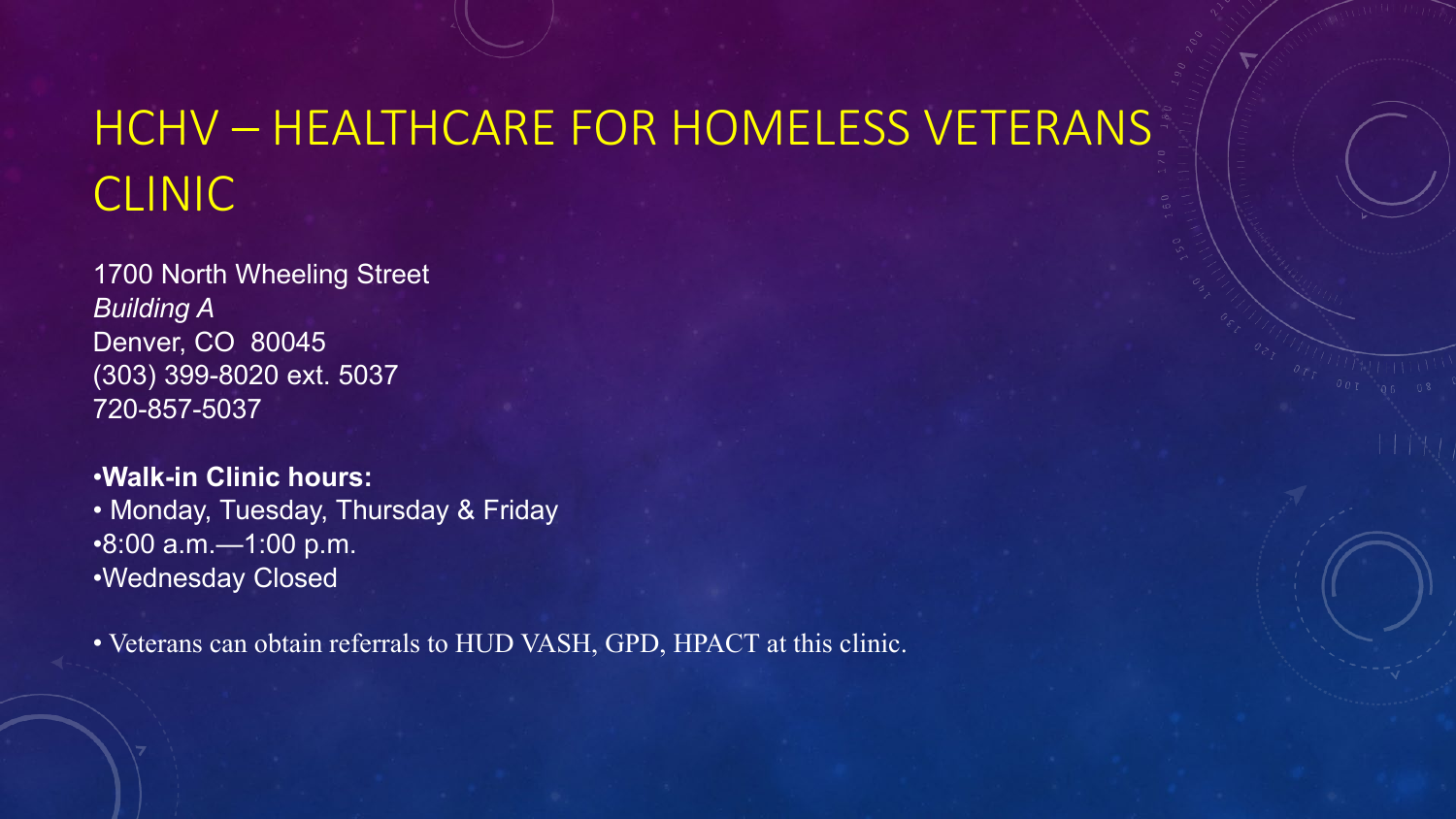### HOUSING AND URBAN DEVELOPMENT-VA SUPPORTIVE HOUSING (HUD – VASH)

- Collaborative program between HUD and VA combines HUD housing vouchers with VA supportive services to help Veterans who are homeless, and their families find and sustain permanent housing.
- Targets chronically homeless veterans and veterans with highest vulnerability.
- Intensive case management provided.
- Must be literally homeless to be considered for this program.
- Veterans must be fully eligible or GPD/SSVF eligible and score an 8 or above on VI-**SPDAT** to qualify.
- HUD VASH cannot accommodate veterans who must register as a sex offender or have a conviction for manufacturing methamphetamines.
- Veterans must have some type of disabling condition where they would benefit from intensive case management services (Medical/Mental Health/Substance Abuse Issues)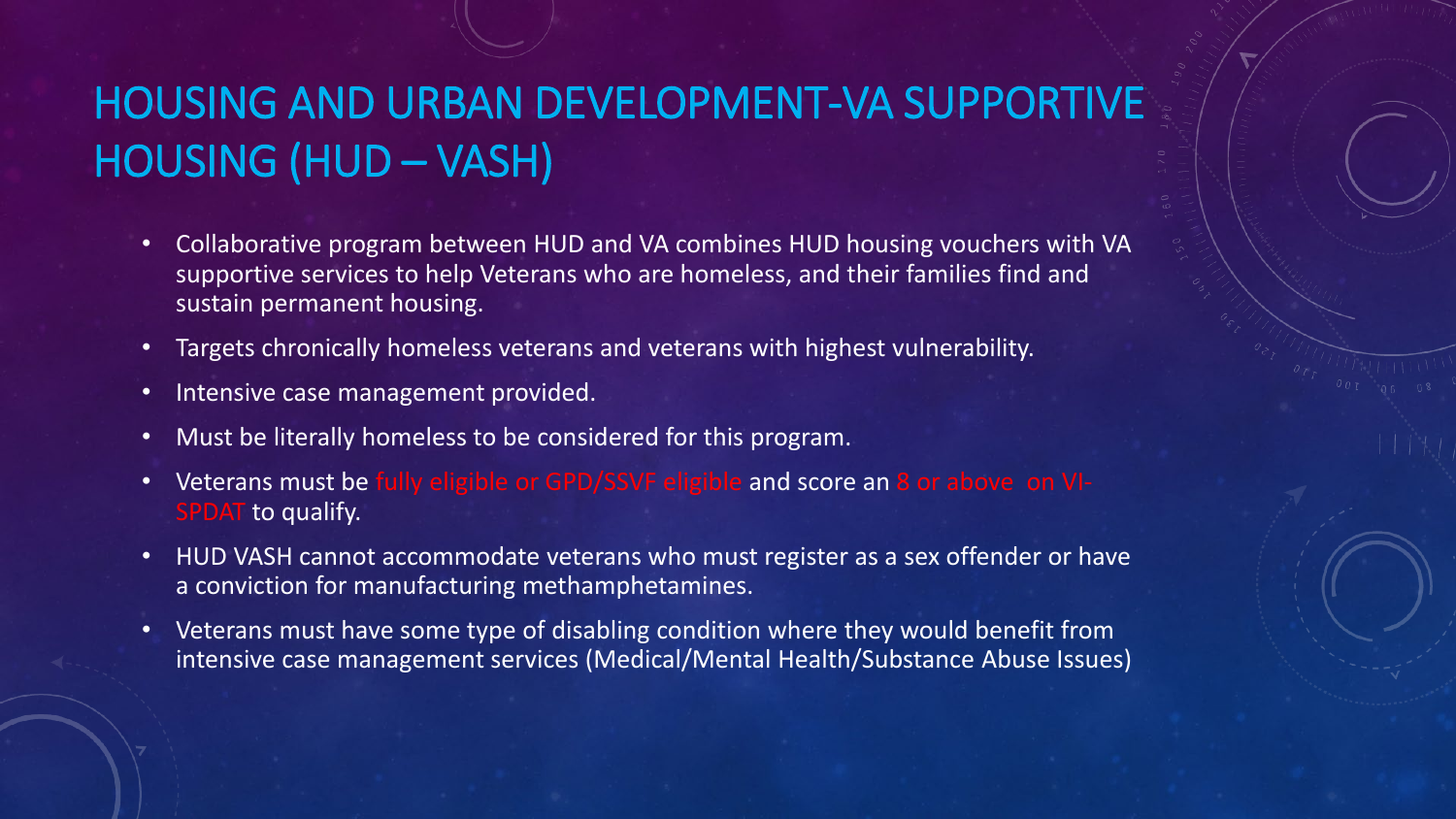#### GRANT & PER DIEM (GPD)

- Veterans can be referred to these sites by contacting the Community Resource & Referral Center (CRRC) and requesting a housing screening.
- Veterans can be referred to selected GPD sites through VOA or RMHS providers as well, either by direct referral or via case conferencing with VA staff weekly.
- Veterans can stay in a GPD program for up to 2 years.
- Different sites located in Metro Denver with different levels of programming all include case management services. Veterans must be fully eligible or GPD/SSVF eligible to qualify.
- Veterans do not have to be literally homeless to access these programs.
- GPD programs cannot accommodate veterans who have to register as a sex offender.
- Few GPD programs can accommodate Emotional Support Animals (CCH) all can accommodate Service Animals, with proof.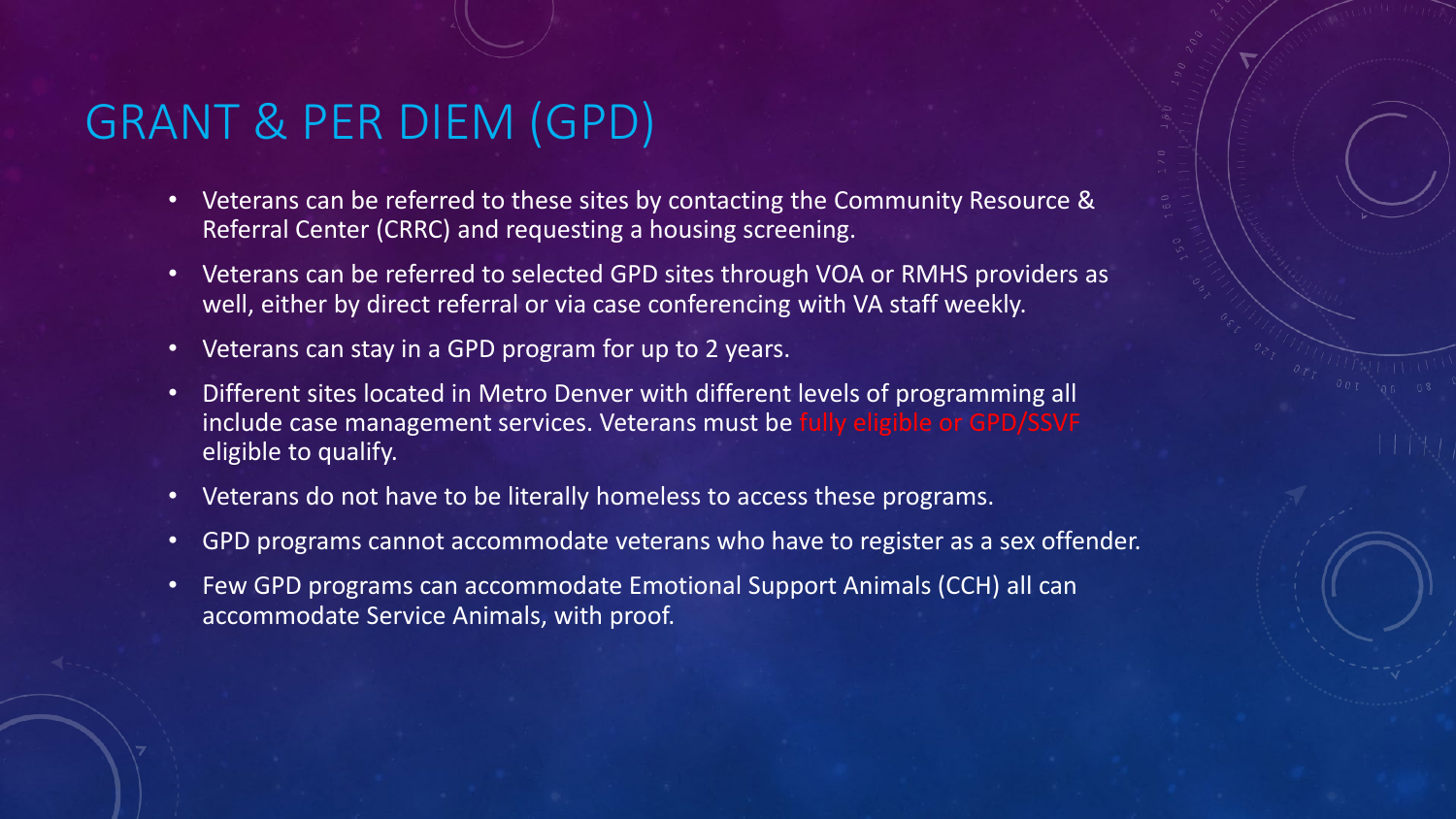#### HPACT – HOMELESS PATIENT ALIGNED CARE TEAM

- HPACT is designed to assist medically vulnerable homeless veterans in the community to link them to healthcare and possibly Assisted Living Facilities or Skilled Nursing Facilities when veteran is deemed to need a higher level of care.
- Veterans must be Fully Eligible for VA healthcare in order to utilize HPACT.
- HPACT team consists of a social worker, registered nurse, occupational therapist, primary care provider, and psychiatrist.
- Veteran's enrolled in HPACT can utilize all members of HPACT or just one depending on their situation.
- HPACT providers can assist veterans with Long Term Medicaid applications and work on a path to ALF/Nursing home level of care.
- HPACT is not a housing program and works in conjunction with GPD/HUD VASH/SSVF programs.
- VA staff can place HPACT consults for veterans you may be working with as long as veteran agrees with this plan.
- If you have questions regarding the HPACT program, please email [Tarryn.Baune@va.gov](mailto:Tarryn.Baune@va.gov)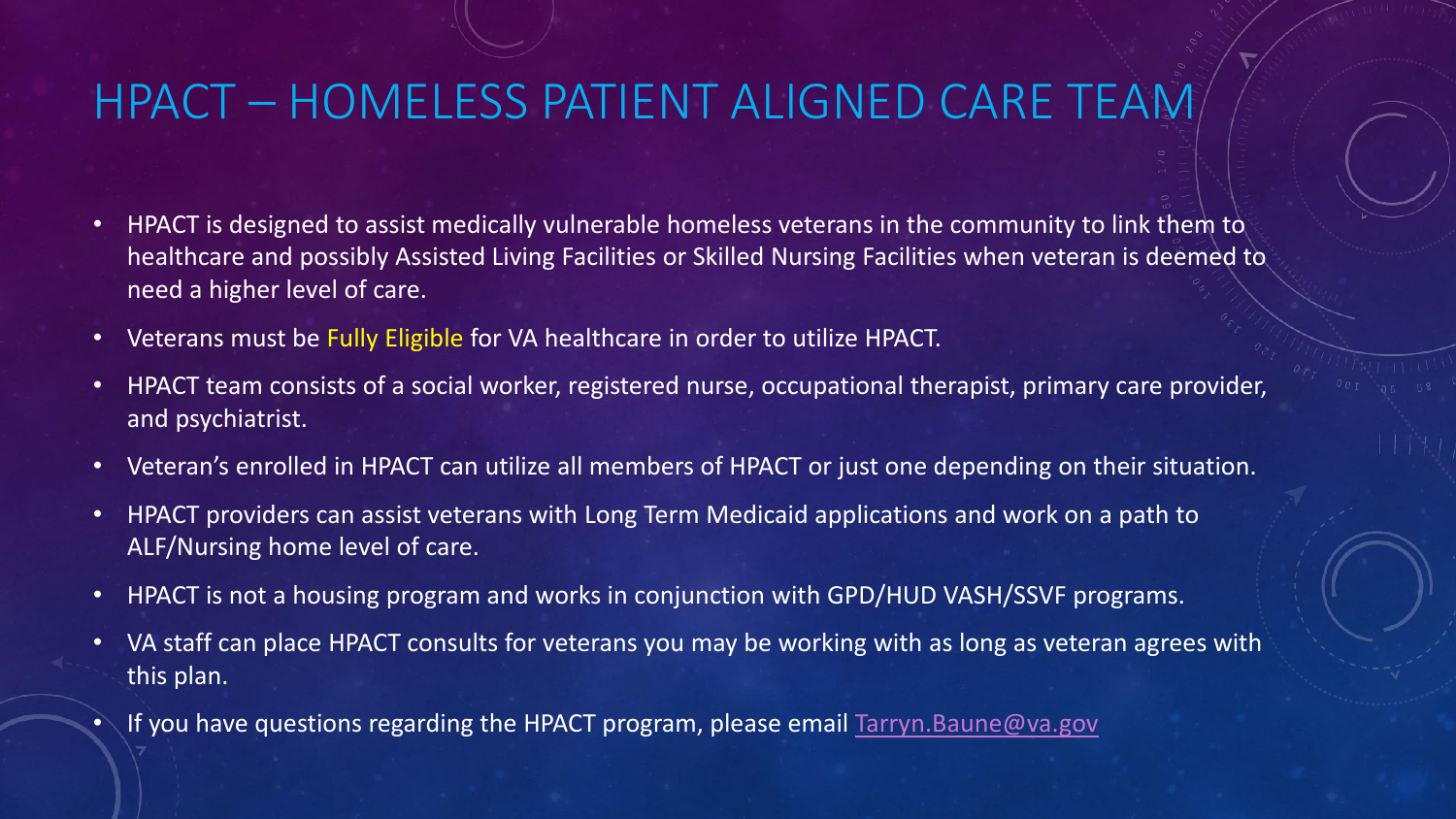# VA OUTREACH

- VA outreach team go out to the shelters or programs veterans are active within HMIS or alerted by a community provider to try and connect those veterans to veteran housing resources.
- Our outreach team can make direct referrals to GPD/HUD-VASH/SSVF/HPACT.
- Outreach team cover the 7-metro county region, 3 social workers and 2 peer support specialists.
- VA outreach team have good relationships with shelter staff and management to gain access to shelters certain times during the week and to pass on messages to veterans residing at specific shelters.
- VA Outreach Coordinator is Marc Eschler, LCSW (720) 362-0023 [marc.eschler@va.gov](mailto:marc.eschler@va.gov)
- Veteran outreach huddle every Wednesday from 8:45am to 9am to coordinate where outreach teams are going that week to reduce duplication of efforts.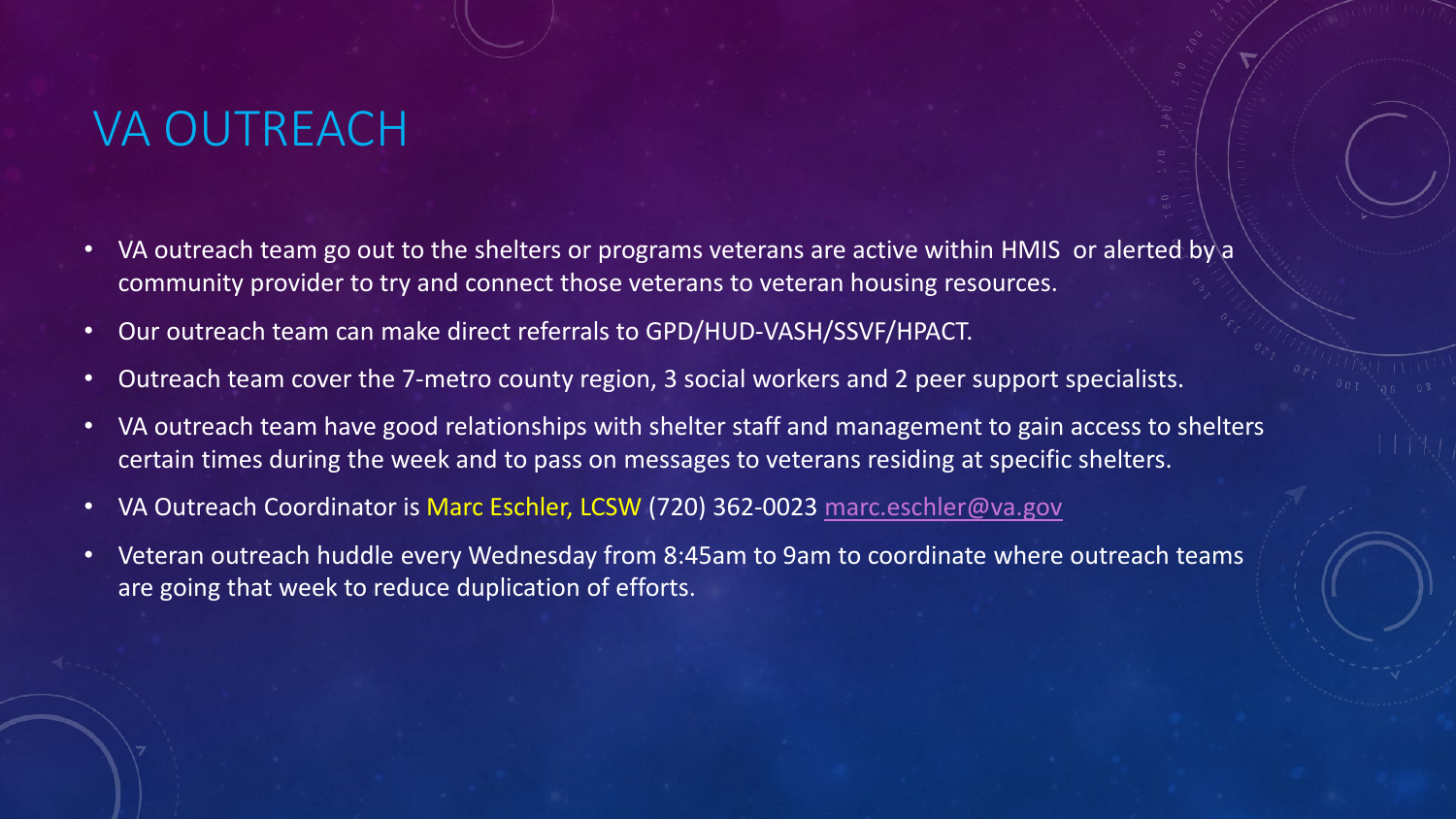#### VALOR POINT DOMICILIARY

**Valor Point** is a 40-bed residential facility for homeless veterans who have significant barriers to maintaining permanent housing. Veterans remain at Valor Point for 4 to 6 months working on their housing plan and addressing obstacles which have interfered with housing in the past.

- Veterans must be fully eligible to be considered for a referral to Valor Point.
- Only VA housing program that can accommodate registered sex offenders.
- Veterans must agree to 4 hours of programming per week and at least one week blackout period.

#### 3 Tracks for Valor Point

•HUD VASH, eligible and referred to HUD VASH program.

•SAVE, for veterans who have high incomes, cannot be working for this track, point is to save up enough money to become stably housed. •VOC, this track is for veterans who want to get back into the work force.

• Veterans' self refer to this program by calling *Laura Baer, LCSW 303-349-2907*, Laura will conduct phone screening with the veteran and go over the program guidelines, if veteran still wants to be referred, she will stay connected with veteran until they are enrolled into the program.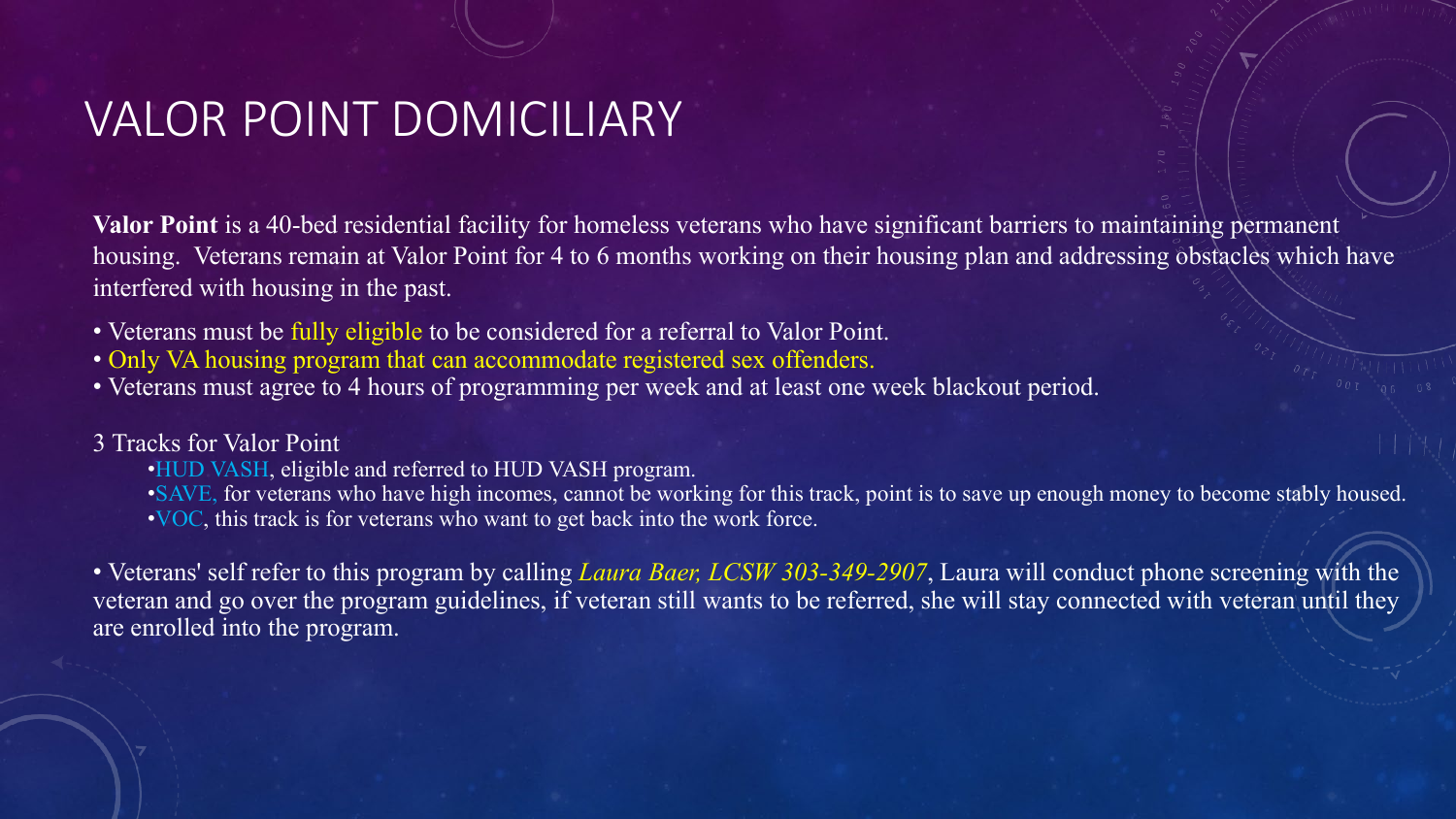# SUPPORTIVE SERVICES FOR VETERAN FAMILIES (SSVF)

SSVF Program is a rapid rehousing & homeless prevention program designed to deliver case management, temporary financial assistance, and other support services (such as employment/education assistance) to Veterans and Veteran families experiencing homelessness, or who are at risk of homelessness.

#### **Volunteers of America Contact Information:**

Contact for Providers: Molly Gamez, [mgamez@voacolorado.org,](mailto:mgamez@voacolorado.org) 720-503-4064 For general inquiries, contact: [ssvfintake@gmail.com](mailto:ssvfintake@gmail.com) or call 720-501-3367 To make a referral, contact: [voassvfreferral@voacolorado.org](mailto:voassvfreferral@voacolorado.org) or call 720-501-3367

#### Rocky Mountain Human Services (RMHS) Contact Information;

For Intakes for clients: Call (855) VETS-HAV (838-7428) or email [apadilla@rmhumanservices.org](mailto:apadilla@rmhumanservices.org) or [HAVreferrals@rmhumanservices.org](mailto:HAVreferrals@rmhumanservices.org)

Contact Person for providers: Alicia Padilla: (720)391-0151 or email [apadilla@rmhumanservices.org](mailto:apadilla@rmhumanservices.org)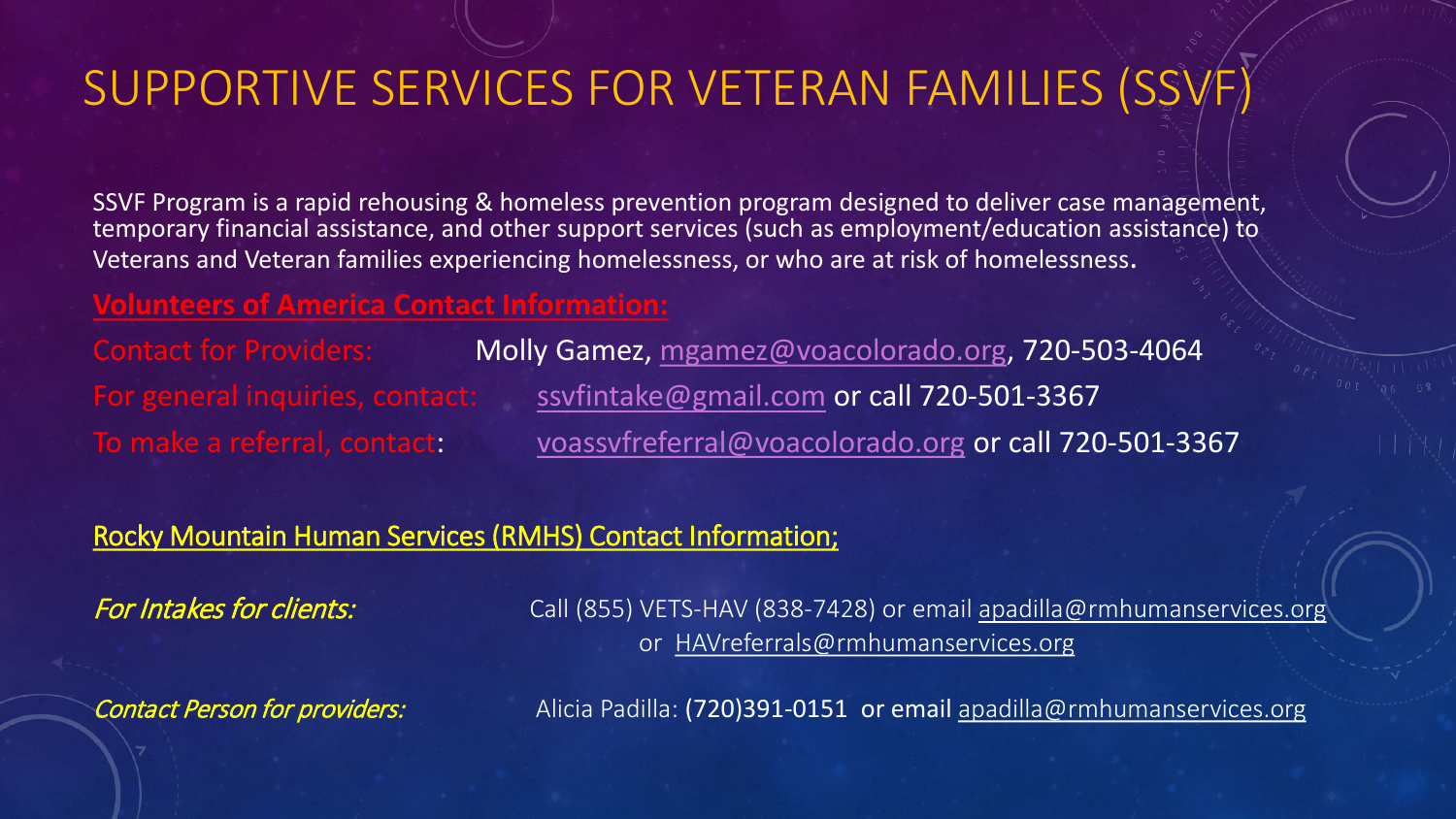# BFZ (BUILT FOR ZERO) CASE CONFERENCING

- Veteran case conferencing in Jefferson County occurs every other **Thursday from 2pm to 3pm** virtually.
- Case conferencing is an action-oriented meeting designed to link homeless veterans to viable housing paths, help various providers feel part of a community team, see a reduction in overall BNL (By Name List) data and celebrate victories.
- If you would like to attend this meeting to discuss veterans you are working with and help offer housing solutions to our homeless veterans please reach out to Kelli Barker, [kbarker@co.jefferson.co.us](mailto:kbarker@co.jefferson.co.us) to receive meeting invite.
- Initiating referrals to GPD/HPACT/Valor Point/HUD VASH/SSVF/other community housing solutions often happen within this meeting.